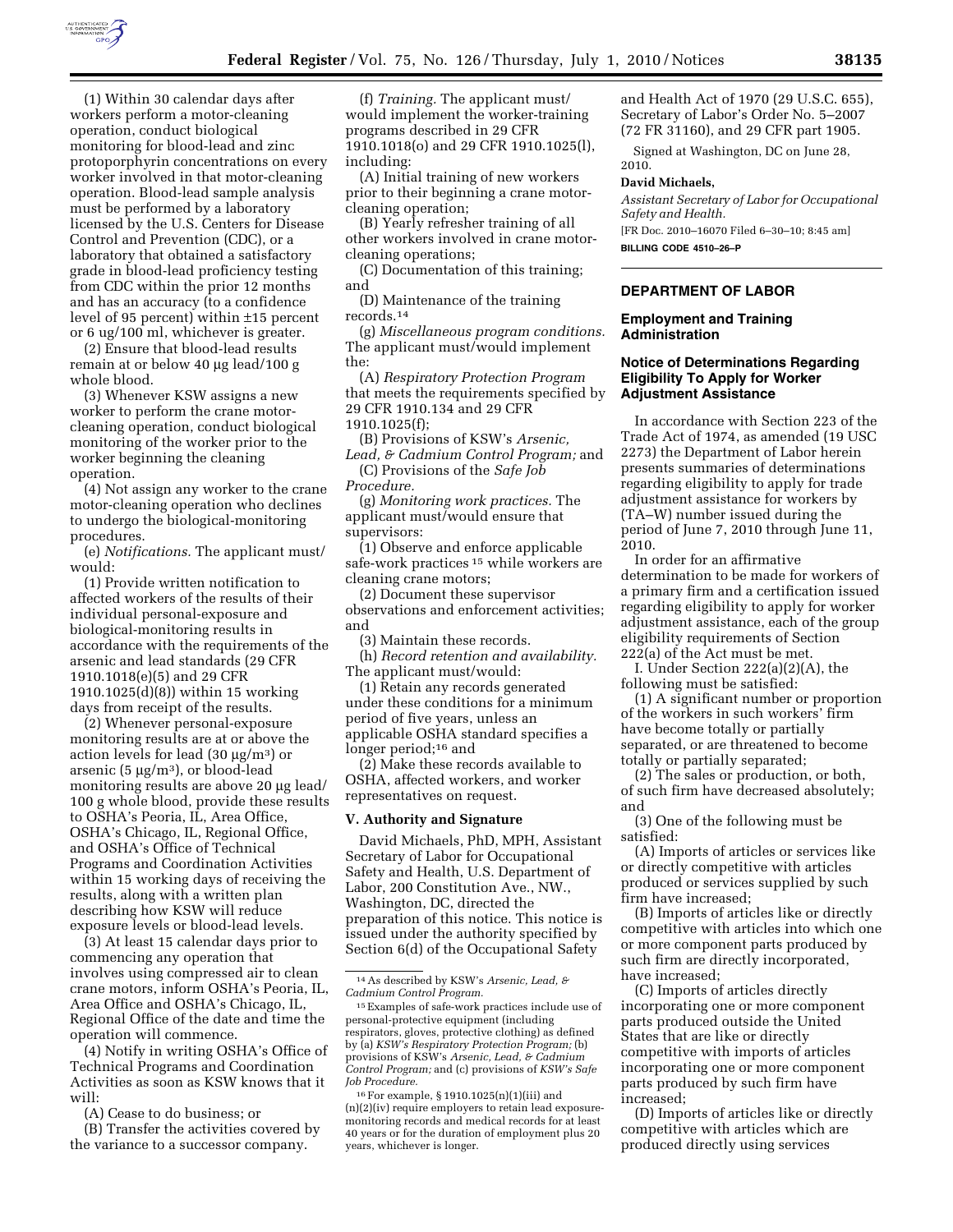supplied by such firm, have increased; and

(4) The increase in imports contributed importantly to such workers' separation or threat of separation and to the decline in the sales or production of such firm; or

II. Section 222(a)(2)(B) all of the following must be satisfied:

(1) A significant number or proportion of the workers in such workers' firm have become totally or partially separated, or are threatened to become totally or partially separated;

(2) One of the following must be satisfied:

(A) There has been a shift by the workers' firm to a foreign country in the production of articles or supply of services like or directly competitive with those produced/supplied by the workers' firm;

(B) There has been an acquisition from a foreign country by the workers' firm of articles/services that are like or directly competitive with those produced/supplied by the workers' firm; and

(3) The shift/acquisition contributed importantly to the workers' separation or threat of separation.

In order for an affirmative determination to be made for adversely affected workers in public agencies and a certification issued regarding eligibility to apply for worker adjustment assistance, each of the group eligibility requirements of Section 222(b) of the Act must be met.

(1) A significant number or proportion of the workers in the public agency have become totally or partially separated, or are threatened to become totally or partially separated;

(2) The public agency has acquired from a foreign country services like or directly competitive with services which are supplied by such agency; and

(3) The acquisition of services contributed importantly to such

workers' separation or threat of separation.

In order for an affirmative determination to be made for adversely affected secondary workers of a firm and a certification issued regarding eligibility to apply for worker adjustment assistance, each of the group eligibility requirements of Section 222(c) of the Act must be met.

(1) A significant number or proportion of the workers in the workers' firm have become totally or partially separated, or are threatened to become totally or partially separated;

(2) The workers' firm is a Supplier or Downstream Producer to a firm that employed a group of workers who received a certification of eligibility under Section 222(a) of the Act, and such supply or production is related to the article or service that was the basis for such certification; and

(3) Either-

(A) The workers' firm is a supplier and the component parts it supplied to the firm described in paragraph (2) accounted for at least 20 percent of the production or sales of the workers' firm; or

(B) A loss of business by the workers' firm with the firm described in paragraph (2) contributed importantly to the workers' separation or threat of separation.

In order for an affirmative determination to be made for adversely affected workers in firms identified by the International Trade Commission and a certification issued regarding eligibility to apply for worker adjustment assistance, each of the group eligibility requirements of Section 222(f) of the Act must be met.

(1) The workers' firm is publicly identified by name by the International Trade Commission as a member of a domestic industry in an investigation resulting in—

(A) An affirmative determination of serious injury or threat thereof under section 202(b)(1);

(B) An affirmative determination of market disruption or threat thereof under section 421(b)(1); or

(C) An affirmative final determination of material injury or threat thereof under section 705(b)(1)(A) or 735(b)(1)(A) of the Tariff Act of 1930 (19 U.S.C. 1671d(b)(1)(A) and 1673d(b)(1)(A));

(2) The petition is filed during the 1 year period beginning on the date on which—

(A) A summary of the report submitted to the President by the International Trade Commission under section 202(f)(1) with respect to the affirmative determination described in paragraph (1)(A) is published in the Federal Register under section 202(f)(3); or

(B) Notice of an affirmative determination described in subparagraph (1) is published in the **Federal Register**; and

(3) The workers have become totally or partially separated from the workers' firm within—

(A) The 1-year period described in paragraph (2); or

(B) Notwithstanding section 223(b)(1), the 1-year period preceding the 1-year period described in paragraph (2).

## **Affirmative Determinations for Worker Adjustment Assistance**

The following certifications have been issued. The date following the company name and location of each determination references the impact date for all workers of such determination.

The following certifications have been issued. The requirements of Section 222(a)(2)(A) (increased imports) of the Trade Act have been met.

| TA-W number | Subject firm                                                                                  | Location           | Impact date         |
|-------------|-----------------------------------------------------------------------------------------------|--------------------|---------------------|
| 72.632      | Modine Manufacturing Company, Modine Manufacturing Company,<br>Leased Workers of Aerotek etc. | Camdenton, MO      | September 28, 2008. |
| 72.663      |                                                                                               | Decatur, IN        | October 22, 2008.   |
| 73,134      |                                                                                               |                    | December 18, 2008.  |
| 73,538      | JT Sports, LLC, Leased Workers of Kelly Services and Manpower                                 | Neosho, MO         | February 12, 2009.  |
| 73.538A     |                                                                                               | Bentonville, AR    | February 12, 2009.  |
| 73.552      | Lincoln Food Service Products, LLC, The Manitowac Company,<br>Smallwares.                     | Fort Wayne, IN     | February 22, 2009.  |
| 73,590      | Flexible Technologies, Incorporated, Hi-Tech/Duravent-Georgetown                              | Georgetown, MA     | February 26, 2009.  |
| 73,618      | Quincy Castings, Inc., Pete Deluke and Associates                                             | Quincy, OH         | February 23, 2009.  |
| 73.638      |                                                                                               | Independence, $VA$ | March 1, 2009.      |
|             | Wacker Chemical Corporation, Leased Workers from HKA Enter-<br>prises, Inc.                   | Duncan, SC         | March 4, 2009.      |

The following certifications have been issued. The requirements of Section 222(a)(2)(B) (shift in production or

services) of the Trade Act have been met.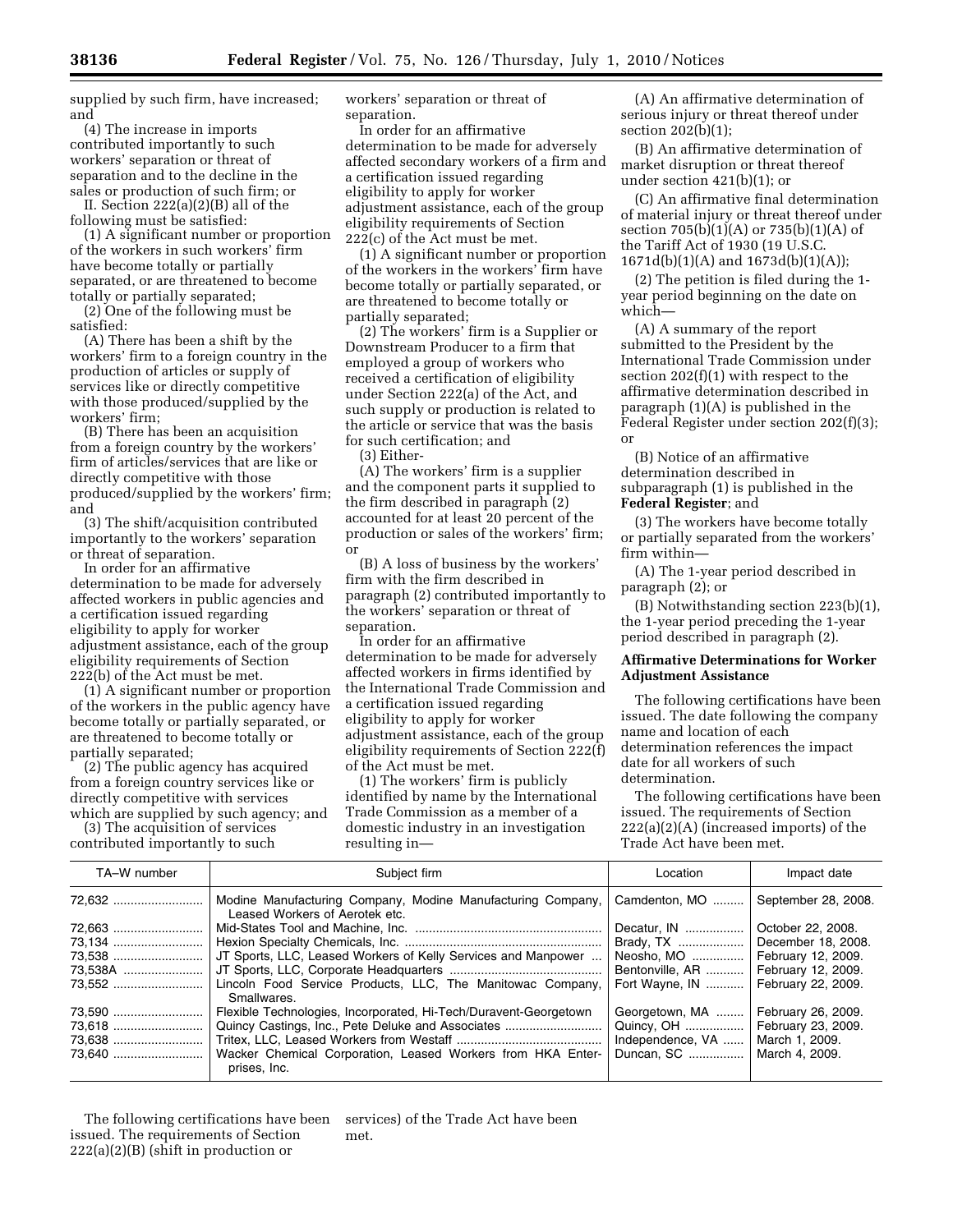| TA-W No.          | Subject firm                                                                                                                                                                            | Location                                             | Impact date                              |
|-------------------|-----------------------------------------------------------------------------------------------------------------------------------------------------------------------------------------|------------------------------------------------------|------------------------------------------|
| 73,082<br>73,312  | Yellow Roadway Corporation, A Subsidiary of YRC Worldwide, Inc.<br>AT&T Mobility Services, LLC, Consumer Centers, Sales, Mobility<br>Customer, Quality Observation.                     | Mechanicsburg, PA<br>Atlanta, GA                     | December 8, 2008.<br>January 19, 2009.   |
| 73,406<br>73,520  | Gildan Activewear, Inc., Leased Workers of Debbie's Staffing and                                                                                                                        | Miami, FL<br>Martinsville, VA                        | January 27, 2009.<br>February 16, 2009.  |
| 73,576<br>73,609  | Ameristaff.<br>BE Aerospace, Inc., Engineering Services Group<br>Faurecia Emissions Control Technologies, Leased Workers from                                                           | Winston Salem, NC<br>Troy, MI                        | February 17, 2009.<br>February 22, 2009. |
| 73.664            | Adecco Employment Services.<br>Coloplast Manufacturing US, LLC, Global Operations, Leased Work-                                                                                         | Vadnais Heights, MN                                  | March 8, 2009.                           |
| 73,682            | ers from Randstad USA, etc.<br>Hartford Financial Services Group, Incorporated, Medical Bill Proc-<br>essing and Production Center Support.                                             | Aurora, IL                                           | March 10, 2009.                          |
| 73,682A           | Hartford Financial Services Group, Incorporated, Medical Bill Proc-<br>essing and Production Center Support.                                                                            | Syracuse, NY                                         | March 10, 2009.                          |
| 73,694            | The Travelers Indemnity Company, Claim Services Department,<br>Business Intelligence and Analytics Subdivision.                                                                         | Hartford, CT                                         | March 8, 2009.                           |
| 73,762            | Rain Bird Corporation, Arizona Molding Division, Leased Workers<br>from Lumea Staffing Services, etc.                                                                                   | Tucson, AZ                                           | March 18, 2009.                          |
| 73.778            | Securitas Security Services USA, Inc., Security Workers On-Site at<br>DPH Holdings.                                                                                                     | Tanner, AL                                           | February 26, 2010.                       |
| 73,782            | Metalsa Structural Products, Inc., Metalsa S.A., Dana Corp., Leased<br>Workers of Adecco Employment Services.                                                                           | Stockton, CA                                         | March 22, 2009.                          |
| 73,862<br>73,884  | JC Penney Corporation, Inc., IT Application Support & Maintenance<br>Integrated Silicon Solution, Inc., Accounting and Finance Depart-<br>ments, Leased Workers from ATR International. | Plano, TX<br>San Jose, CA                            | March 19, 2009.<br>April 7, 2009.        |
| 73,899<br>73,926  | Dana Holding Corporation, Commercial Vehicle Product Group                                                                                                                              | Dodgeville, WI<br>Glasgow, KY                        | April 7, 2009.<br>May 31, 2010.          |
| 73,949<br>73,949A | Anthem Insurance Companies, Inc., Wellpoint, Central States Pro-<br>vide Host, Leased Workers Jacobsen Group.<br>Anthem Insurance Companies, Inc., Wellpoint, Central States Pro-       | Cape Girardeau, MO<br>Worthington, OH                | April 13, 2009.<br>April 13, 2009.       |
| 73,949B           | vide Host, Leased Workers Jacobsen Group.<br>Anthem Insurance Companies, Inc., Wellpoint, Central States Pro-                                                                           | Eau Claire, WI                                       | April 13, 2009.                          |
| 73,949C           | vide Host Services Division.<br>Anthem Insurance Companies, Inc., Wellpoint, Bluecard Home<br>Claims Operations Division.                                                               | Cape Girardeau, MO                                   | April 13, 2009.                          |
| 73,949D           | Anthem Insurance Companies, Inc., Wellpoint, Group Claims Oper-<br>ations Division.                                                                                                     | Cape Girardeau, MO                                   | April 13, 2009.                          |
| 73,949E           | Anthem Insurance Companies, Inc., Wellpoint, Group Claims Oper-<br>ations Division.                                                                                                     | Springfield, MO                                      | April 13, 2009.                          |
| 73,949F           | Anthem Insurance Companies, Inc., Wellpoint, Group Claims Oper-<br>ations Division.                                                                                                     | Platteville, WI                                      | April 13, 2009.                          |
| 73,949G           | Anthem Insurance Companies, Inc., Wellpoint, Group Host Claims<br>Division, Leased Workers Jacobsen Group.                                                                              | Cape Girardeau, MO                                   | April 13, 2009.                          |
| 73,949H           | Anthem Insurance Companies, Inc., Wellpoint, Enrollment and Billing<br>Division.                                                                                                        | Cape Girardeau, MO                                   | April 13, 2009.                          |
| 73,958<br>73,967  | Hospira, Inc., Lake Forest Division, Leased Workers from Kelly Serv-<br>ices.<br>Hewlett Packard Company, Inkjet Supplies Business, Leased Work-                                        | Pleasant Prairie, WI    April 16, 2009.<br>Boise. ID |                                          |
| 73.968            | ers Technical Aid, dba TAC Worldwide.<br>Hospira, Inc., Leased Workers from Kelly Services                                                                                              | North Chicago, IL                                    | April 19, 2009.                          |
| 73.993            |                                                                                                                                                                                         | Norwell, MA                                          | April 22, 2009.                          |
| 73,993A           | Health Net, Inc., Springer Science+Business Media, LLC                                                                                                                                  | Cambridge, MA                                        | April 22, 2009.                          |
| 73,997            | Citicorp Credit Services, Inc., (USA) ("CCSI"), Transaction Services                                                                                                                    | Urbandale, IA                                        | April 21, 2009.                          |
|                   | Department, Payment Processing Data Entry.                                                                                                                                              |                                                      |                                          |
| 74,080            | General Electric Dothan Motor Plant, GE Energy Division                                                                                                                                 | Dothan, AL                                           | May 10, 2009.                            |
| 74.108            | Harris Corporation, Broadcast, Leased Workers Yoh Services, LLC,<br><b>Synergy Computer Solutions.</b>                                                                                  | Englewood, CO                                        | May 17, 2009.                            |
| 74,109            |                                                                                                                                                                                         | Bloomington, IL                                      | May 17, 2009.                            |

The following certifications have been issued. The requirements of Section 222(c) (supplier to a firm whose workers

are certified eligible to apply for TAA) of the Trade Act have been met.

| TA-W No.         | Subiect firm                                                                                  | Location                              | Impact date |
|------------------|-----------------------------------------------------------------------------------------------|---------------------------------------|-------------|
| 71.966<br>73.277 | Millat Industries Corporation, Leased Workers from Staffmark    Dayton, OH    August 3, 2008. | Warrensburg, MO    December 29, 2008. |             |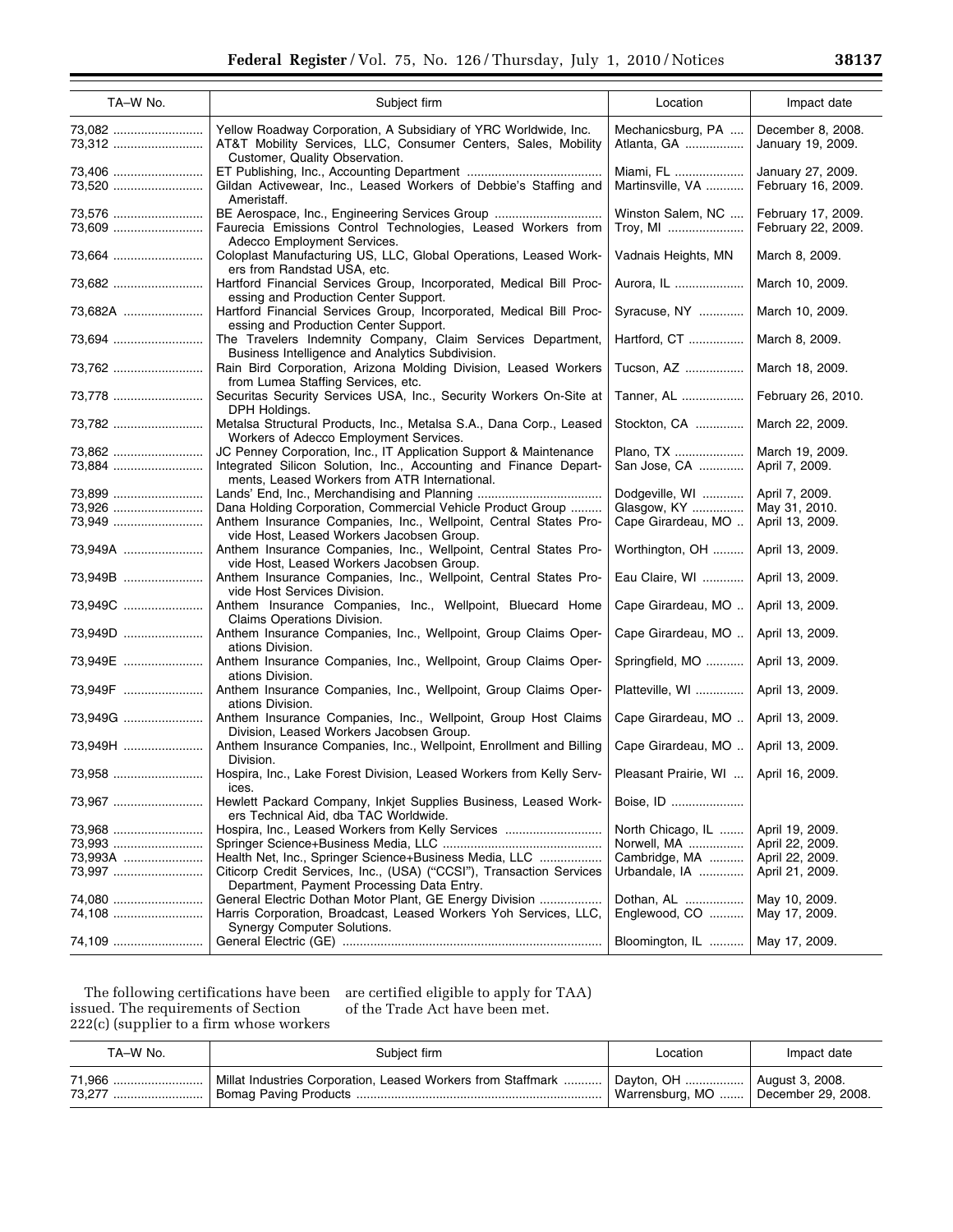The following certifications have been issued. The requirements of Section

222(c) (downstream producer for a firm whose workers are certified eligible to

apply for TAA) of the Trade Act have been met.

| TA-W No. | Subject firm                                                                                                                                      |  | Impact date |
|----------|---------------------------------------------------------------------------------------------------------------------------------------------------|--|-------------|
|          | Toyota Tsusho America, Inc., Logistics Mfg., Leased Workers from   Bedford Park, IL    March 23, 2009.<br>Optimum Logistics Solutions & Randstad. |  |             |

## **Negative Determinations for Worker Adjustment Assistance**

In the following cases, the investigation revealed that the eligibility criteria for worker adjustment assistance have not been met for the reasons specified.

The investigation revealed that the criterion under paragraph (a)(1), or

(b)(1), or (c)(1)(employment decline or threat of separation) of section 222 has not been met.

| TA-W No. | Subiect firm                                                                                                        | Location       | Impact date |
|----------|---------------------------------------------------------------------------------------------------------------------|----------------|-------------|
|          |                                                                                                                     | Greensboro, NC |             |
|          | 73,884A   Integrated Silicon Solution, Inc., Document Control Department,<br>Leased Workers from ATR International. | San Jose, CA   |             |
| 73,884B  | Integrated Silicon Solution, Inc., Sales Departments, Leased Work-   San Jose, CA<br>ers from ATR International.    |                |             |
| 73,884C  | Integrated Silicon Solution, Inc., Engineering Departments, Leased San Jose, CA<br>Workers from ATR International.  |                |             |
| 74.030   |                                                                                                                     | Eureka, CA     |             |

The investigation revealed that the criteria under paragraphs(a)(2)(A)

(increased imports) and (a)(2)(B) (shift in production or services to a foreign

country) of section 222 have not been met.

| TA-W No.           | Subject firm                                                                                                                                                                 | Location                                                | Impact date |
|--------------------|------------------------------------------------------------------------------------------------------------------------------------------------------------------------------|---------------------------------------------------------|-------------|
| 71,916 !           | Varco Pruden Buildings, Bluescope Buildings North America,<br>BlueScope Steel Corporate.                                                                                     | San Diego, CA<br>Marshfield, WI<br>Kernersville, NC     |             |
| 72,476<br>72,612 ! | Corrosion Control, Inc., DBA Pikotek, Enpro Industries    Wheat Ridge, CO<br>Sunoco, Inc., Refinery and Supply Division, DBA Eagle Point Refin-<br>ery.                      | Mt. Pleasant, TN<br>Westville, NJ                       |             |
| 73,015<br>73,399   | Mohawk ESV, Incorporated, Landrum Plant-Commercial Flooring<br>Champlain Furniture, Les Meubles Poitras (2002) Inc<br>Tele-Response Center, Inc., D.B.A. 121 Direct Response | Landrum, SC<br>Odessa, TX<br>Malone, NY<br>Wellston, OH |             |

### **Determinations Terminating Investigations of Petitions for Worker Adjustment Assistance**

on the Department's website, as required by Section 221 of the Act (19 USC 2271), the Department initiated investigations of these petitions.

The following determinations terminating investigations were issued because the petitioner has requested that the petition be withdrawn.

After notice of the petitions was published in the **Federal Register** and

| TA-W No. | Subject firm                                                                            | Location        | Impact date |
|----------|-----------------------------------------------------------------------------------------|-----------------|-------------|
| 73,349 ! |                                                                                         |                 |             |
|          | Hewlett Packard (HP), Global Product Development, General Motors<br>(GM).               | Milford, MI     |             |
|          |                                                                                         | Alliance, OH    |             |
|          |                                                                                         | Edgerton, OH    |             |
|          |                                                                                         | Los Angeles, CA |             |
|          |                                                                                         | Siler City, NC  |             |
|          | Sensata Technologies, Power Controls Division, Formerly Known As<br>Airpax Corporation. | Cambridge, MD   |             |
|          |                                                                                         | Windsor, CO     |             |
|          |                                                                                         | Sheboygan, WI   |             |

The following determinations terminating investigations were issued in cases where these petitions were not

filed in accordance with the requirements of 29 CFR 90.11. Every petition filed by workers must be signed by at least three individuals of the petitioning worker group. Petitioners separated more than one year prior to